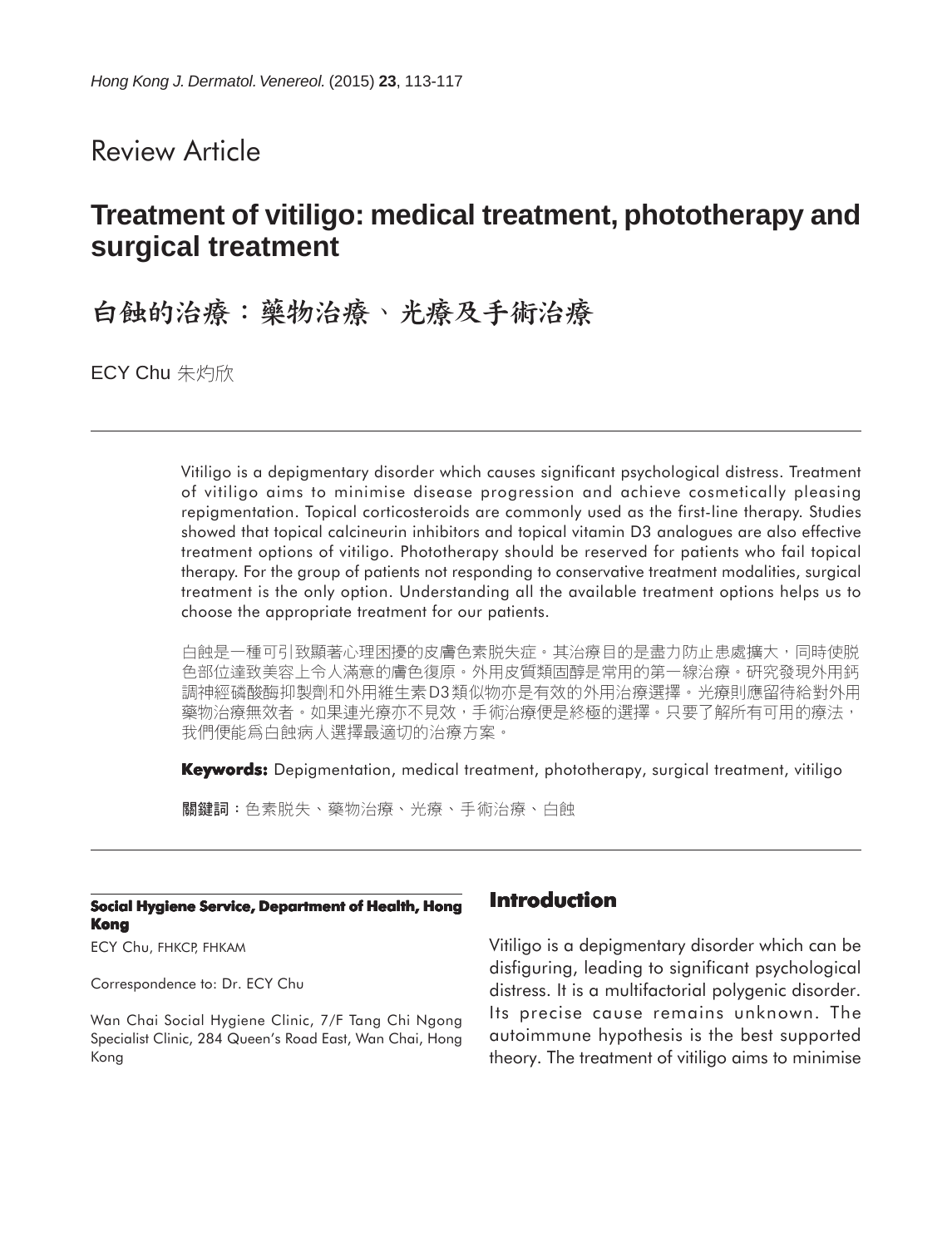the disease progression, to attain repigmentation and to achieve cosmetically pleasing result. Treatment options include medical treatment, phototherapy and surgical treatment.

#### **Topical corticosteroids**

For medical treatment, topical corticosteroids are commonly used as the first-line treatment. Their efficacy is attributed to modulation of the immune response. Based on comparative studies, topical corticosteroids are the most clinically effective choice for topical therapy. Kwinter et al reported response rates of 64% with complete repigmentation rates as high as 49.3%.<sup>1</sup> When used with UVA phototherapy, the repigmentation rate is enhanced. Systemic corticosteroids are not considered as conventional treatment for vitiligo. However, Seiter et al found that administering methylprednisolone 8 mg/kg intravenously for three days in patients with generalised vitiligo led to cessation of disease progression in 85% and repigmentation in 71%.2 The lack of data on the efficacy and optimal dosing parameters warrants further research. Side effects of topical corticosteroids include epidermal atrophy, telangiectasia, striae, folliculitis, glaucoma, cataract and the side effects associated with systemic absorption. The side effects prohibit long-term use of steroid and merit frequent monitoring and regular steroid holidays.

#### **Topical calcineurin inhibitors**

Topical calcineurin inhibitors provide similar to slightly inferior results comparing with topical corticosteroids. Many small clinical studies support the efficacy of topical tacrolimus and pimecrolimus when assessed after three and six months of therapy. The response rates range from 63% to 89% with mean repigmentation rates ranging from 26% to 72.5%. The best results are seen on the head and neck region.<sup>1</sup> There is little data on the use of systemic ciclosporin in the treatment of vitiligo.

Passeron et al showed that that the combination of topical tacrolimus ointment with NBUVB could lead to repigmentation rates of more than 50% in 42% of lesions in patients with chronic stable refractory vitiligo.<sup>3</sup> The authors found that combining topical tacrolimus with 308-nm excimer laser produced a 100% response rate with 70% achieving more than 75% repigmentation while the response rate was 75% in those treated with light only.<sup>3</sup>

#### **Topical vitamin D analogue**

Calcipotriene is a topical vitamin D3 analogue with several different mechanisms of action. It acts through its anti-proliferative effect on keratinocytes in treating psoriasis while its immunomodulatory effects and its ability to enhance melanocyte development led to its role as a treatment option for vitiligo. Most studies evaluated calcipotriene as an adjuvant therapy. Small clinical trials of calcipotriene monotherapy in children showed response rates as high as 77% with complete repigmentation in 16% of patients.4 Compared to topical corticosteroids, calcipotriene has lower response and repigmentation rates. When it is combined with topical corticosteorids, the repigmentation rates increase, the delay in the onset of repigmentation is decreased, and there is a greater stability of repigmentation when compared with either as a monotherapy.5 The impact of calcipotriene on light phototherapy is controversial. In general, topical calcipotriene is considered as safe, as only infrequent and mild irritation is reported.

#### **Phototherapy**

For phototherapy, ultraviolet light has been used to treat patients with vitiligo since the 1800s. The exact mechanism of action is unknown. *In vitro* studies have shown that both UVA and UVB phototherapies promote a favourable environment for the growth of melanocytes and inhibit autoimmunity. UVA phototherapy is almost always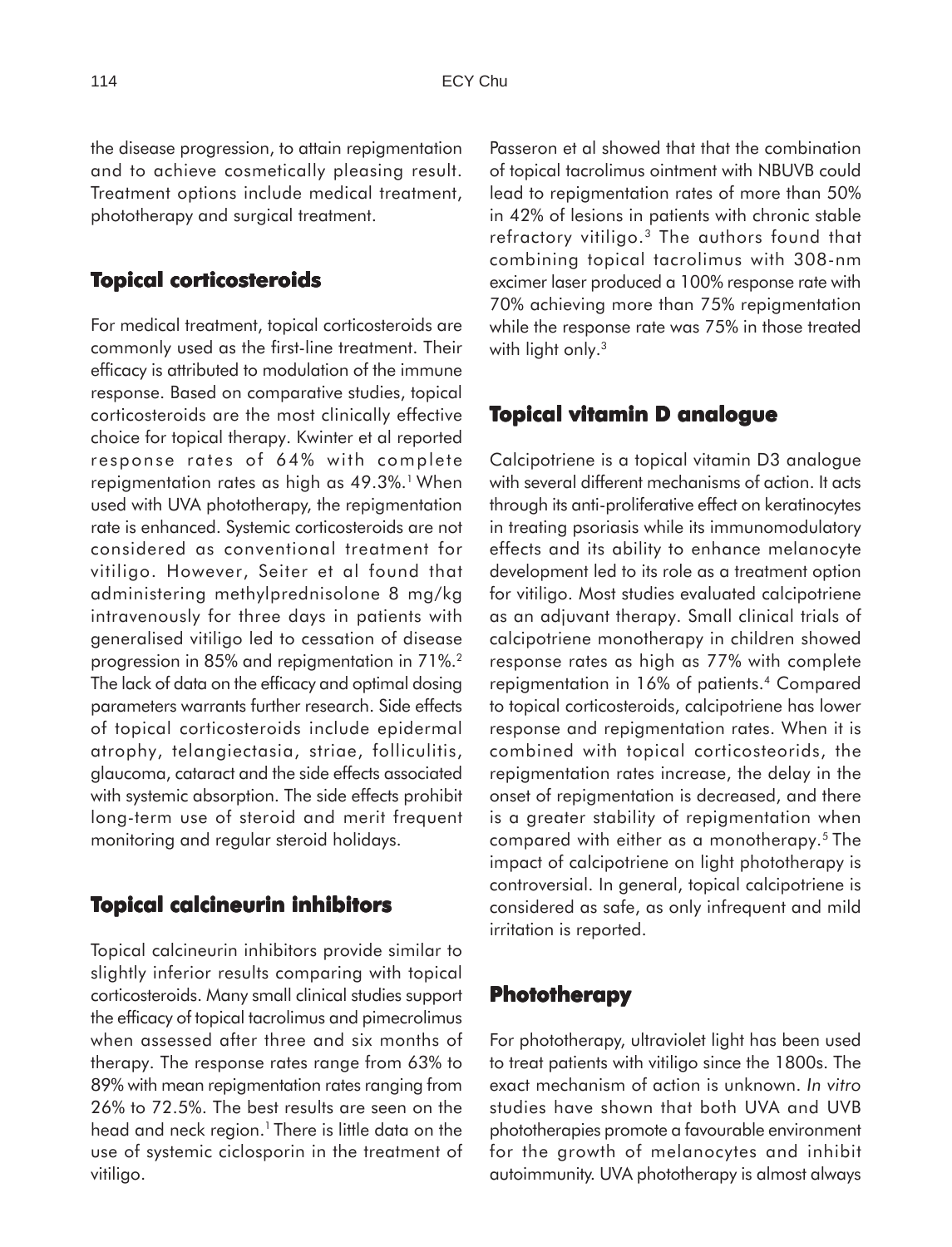given in conjunction with the photosensitiser psoralens (PUVA). PUVA is approved by the FDA for the treatment of vitiligo. High dose of UVA alone (15 J/cm2) induces repigmentation in half of the subjects; when enhanced with psoralen, the response rates are as high as 78%.<sup>6</sup> Photochemotherapy with topical psoralen can be used in patients with small lesions or who are younger than 12 years old in whom systemic PUVA phototherapy is contraindicated. Adisen et al found no significant difference in the number of treatments, response rates and mean cumulative dose of topical PUVA compared with oral PUVA in patients with vitiligo.<sup>7</sup> In the past decades, NBUVB phototherapy has superseded PUVA phototherapy in the treatment of vitiligo. Studies have proven that NBUVB phototherapy is superior to PUVA phototherapy in producing disease stability and repigmentation. However, PUVA phototherapy may yield quicker results.8 The regular maintenance and calibration of phototherapy machines is crucial to ensure proper dose delivery. Dosimetry is more demanding than with other indications because of the increased photosensitivity of vitiliginous skin.

#### **Laser therapy**

Laser therapy is a relatively new treatment of vitiligo that has gained popularity in the last decade. The mechanism of action is thought to be similar to conventional light therapy, but lasers allow targeted treatment, less total body irradiation and less impact on the healthy skin. Monochromatic excimer laser (MEL) is the best studied and most used laser therapy for vitiligo. MEL is a nonablative technology that emits light in the UV range. The xenon chloride MEL emits a 308-nm wavelength, very similar to the 311-nm of NBUVB. The MEL is approved by the FDA for treating vitiligo. When MEL is used as a monotherapy, repigmentation rates of more than 75% are seen in 16.6% to 52.8% of patients, the response rates are as high as 95%.<sup>9</sup> In most clinical trials, MEL is used one to three times a week for an initial course of 12 weeks. On average, it takes

11 to 22 sessions to see repigmentation. Combination therapy with topical corticosteroid or topical tacrolimus has been shown to have an additive effect.

#### **Bioskin**

Bioskin is a relatively new device from Italy. It is not currently widely available. Bioskin provides focused 311-nm UVB phototherapy (microphototherapy). A large study of 458 subjects compared Bioskin with several other conventional topical therapies. When Bioskin was used alone, Bioskin had repigmentation rates of more than 75% in 72% of patients. In combination, the best result was seen with betamethasone dipropionate with >75% repigmentation in 90.2% of subjects. All other tested modalities had improved repigmentation rates when used in combination with Bioskin comparing with its use as a monotherapy.<sup>10</sup>

#### **Antioxidants**

Oxidative stress has been implicated in the pathogenesis of vitiligo and methionine sulphoxide (MSR), an important reducing agent in repairing damage caused by reactive oxidative species, is found less active and present in lower amount in patients with vitiligo. Topical and oral antioxidants may have a role in protecting melanocytes from destruction by reactive oxygen species. Studies suggest that antioxidants are an effective, inexpensive and well-tolerated form of treatment for vitiligo. In a double-blind, placebo-controlled trial, monotherapy with oral ginkgo significantly decreased disease progression compared with placebo and was shown to produce moderate to complete repigmentation in 40% (10 out of 25) of patients.11 Dell'Anna et al revealed that supplementing NBUVB phototherapy with a combination of alpha-lipoic acid, vitamin C, vitamin E and polyunsaturated fatty acids improved response rates (>75% repigmentation) from 18% to 47%.<sup>12</sup> Catalase also has antioxidant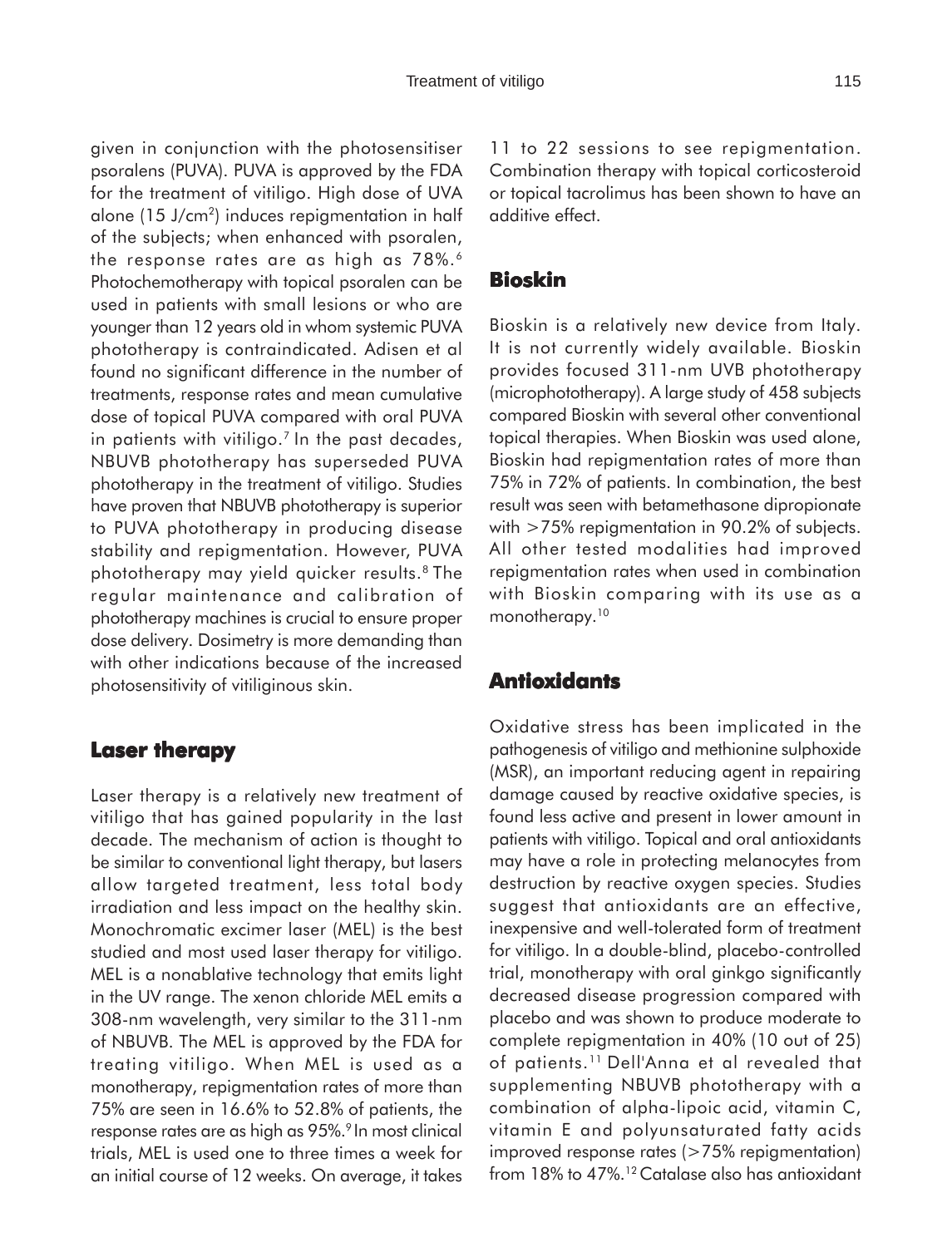properties, while one case study showed a remarkable repigmentation response on the face and hands of patients using a combination of topical pseudocatalase and short-term UVB phototherapy (complete repigmentation in 90%, all active depigmentation was arrested), however, other studies showed no such benefit.<sup>13</sup>

### **Surgical treatments**

For the group of patients not responding to conservative treatment, surgical treatment is another treatment option. Surgical treatments can be in the form of tissue grafting by means of blister graft, split-thickness skin graft or punch graft or in the form of cellular grafting. For blister grafting, blisters can be produced by various methods. Suction blisters created by the use of small vacuum pumps are widely used as these can be easily used in the outpatient setting. The blister is deroofed, cut to the appropriate size and shape and then transplanted onto the recipient site. The recipient site must be prepared to enable proper adherence and uptake of the graft. Repigmentation spreads outward from the graft. The cosmetic response to suction blister grafting is very good. Hatchome et al found that pigmentation from the graft had a two- to threefold expansion to the surrounding tissue after three to four months in most patients.<sup>14</sup> The split-thickness skin graft (STSG) is less popular than the blister graft, but it has a major advantage of being able to cover large areas with a single surgical procedure. The graft is harvested with the assistance of a dermatome which creates a graft of uniform thickness. It is then meshed to prevent seroma formation and to cover a greater area. It is placed over a dermabraded recipient site and dressed in gauze. Agrawal et al treated 32 sites in 21 patients with stable refractory vitiligo using STSG, of which 69% of lesions responded with 100% repigmentation while the remainder achieved 90-95% repigmentation.15 STSG however requires the use of anaesthesia and can result in cosmetically undesirable harvest sites. Punch grafting or mini punch grafting is one of the most commonly used techniques. Multiple tiny punch grafts are harvested and placed onto the recipient site that was either dermabraded or perforated with a similar size punch. In one large study which recruited 1000 patients, there was 90-100% repigmentation in 74.5% of the patients.16 Cellular grafting can be performed in the form of cultured or non-cultured cellular grafting. The essence of the autologous melanocyte suspension transplant (AMST) is to harvest tissue from a donor site, release individual cells into a suspension and then transplant onto the de-epithelialised recipient skin. Either melanocytes only or both keratinocytes and melanocytes can be transplanted. Cellular culturing has been used to increase the number of viable cells for transplant while less donor tissue is needed. In a study of non-cultured melanocytekeratinocyte cell transplantation, Mulekar found that 56% of patients achieved repigmentation rates of more than 95% and the repigmentation was maintained at six years of follow up.17 AMST is an alternative to tissue grafting but preparation of the suspension is complicated and timeconsuming.

#### **Depigmentation**

Depigmentation can be considered in patients who fail repigmentation therapy or have extensive disease. Topical agents including monobenzone and hydroquinone are approved by the FDA for this purpose. They may cause a burning sensation, itch and contact dermatitis. The Q-switched ruby laser and the Q-switched alexandrite laser can be used alone or in combination with topical depigmentating agents. The depigmentating effect may not be permanent. Further studies are required to determine the optimal frequency and duration of laser therapy.

#### **Camouflage**

Camouflage can help to create a cosmetically pleasing appearance. It should be recommended to patients at all stages of treatment and can be